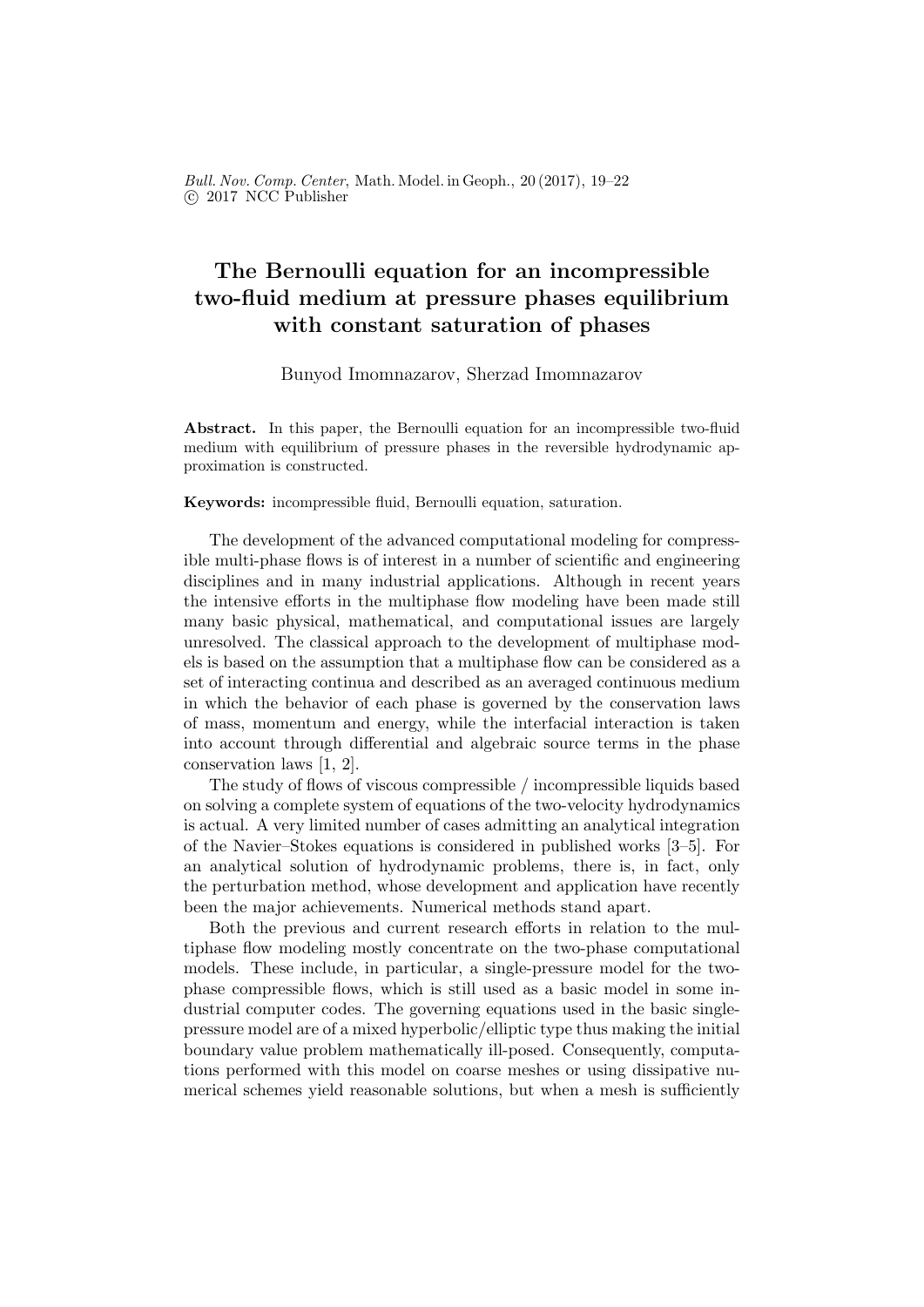refined or more accurate numerical methods are used, the solution does not converge [6].

The objective of the present paper is to construct the Bernoulli equations for a stationary system of equations of the two-velocity hydrodynamics with equilibrium of pressure phases. On the one hand, these solutions can be useful for testing numerical methods of solving equations of the two-velocity hydrodynamics, on the other hand, they are used to find the fluid outflow velocity through the opening in the wall or in the bottom of a vessel.

## 1. Equations of the two-velocity hydrodynamics with pressure phases equilibrium

In papers [7] and [8] there is constructed a nonlinear two-velocity model for the motion of a fluid saturated through a deformable porous medium based on conservation laws, invariance of equations with respect to the Galilean transformations and the thermodynamic consistency condition. The twovelocity two-fluid hydrodynamic theory with the pressure equilibrium condition in the subsystems was constructed [6]. In the isothermal case the equations of motion of a two-velocity medium in the non-dissipative case with equilibrium of pressure phases in the system have the form  $[9-11]$ :

$$
\frac{\partial \bar{\rho}}{\partial t} + \text{div}(\tilde{\rho}\tilde{\mathbf{v}} + \rho \mathbf{v}) = 0, \qquad \frac{\partial \tilde{\rho}}{\partial t} + \text{div}(\tilde{\rho}\tilde{\mathbf{v}}) = 0,
$$
 (1)

$$
\bar{\rho}\left(\frac{\partial \boldsymbol{v}}{\partial t} + (\boldsymbol{v}, \nabla)\boldsymbol{v}\right) = -\nabla p + \frac{\tilde{\rho}}{2}\nabla(\tilde{\boldsymbol{v}} - \boldsymbol{v})^2 + \bar{\rho}\boldsymbol{f},\tag{2}
$$

$$
\bar{\rho}\left(\frac{\partial \tilde{\boldsymbol{v}}}{\partial t} + (\tilde{\boldsymbol{v}}, \nabla)\tilde{\boldsymbol{v}}\right) = -\nabla p - \frac{\rho}{2}\nabla(\tilde{\boldsymbol{v}} - \boldsymbol{v})^2 + \bar{\rho}\boldsymbol{f},\tag{3}
$$

where  $\tilde{v}$  and  $v$  are the velocity vectors of the subsystems of the two-velocity continuum with the corresponding partial densities  $\tilde{\rho}$  and  $\rho$ ,  $\bar{\rho} = \tilde{\rho} + \rho$  is the total density of the two-velocity continuum,  $p = p(\bar{\rho}, (\tilde{\boldsymbol{v}} - \boldsymbol{v})^2)$  is the equation of state of the two-velocity continuum, and  $f$  is the mass force vector per unit mass.

In the absence of the mass forces  $f = 0$ , the system of equations  $(1)$ – $(3)$ has the solution  $v = 0$ ,  $\tilde{v} = 0$ ,  $\rho = \rho^0$ ,  $\tilde{\rho} = \tilde{\rho}^0$ ,  $p = p^0$  for a mixture of fluids at rest with the uniform pressure  $p = p^0$ , the partial densities  $\rho^0$ ,  $\tilde{\rho}^0$ , and the temperature T.

We rewrite equations (2) and (3) in the equivalent form

$$
\bar{\rho}\left(\frac{\partial \mathbf{v}}{\partial t} + \frac{1}{2}\nabla(v^2) - \mathbf{v} \times \operatorname{rot} \mathbf{v}\right) = -\nabla p + \frac{\tilde{\rho}}{2}\nabla(\tilde{\mathbf{v}} - \mathbf{v})^2 + \bar{\rho}\mathbf{f},\qquad(4)
$$

$$
\bar{\rho}\left(\frac{\partial \tilde{\boldsymbol{v}}}{\partial t} + \frac{1}{2}\nabla(\tilde{\boldsymbol{v}}^2) - \tilde{\boldsymbol{v}} \times \operatorname{rot} \tilde{\boldsymbol{v}}\right) = -\nabla p - \frac{\rho}{2}\nabla(\tilde{\boldsymbol{v}} - \boldsymbol{v})^2 + \bar{\rho}\boldsymbol{f},\qquad(5)
$$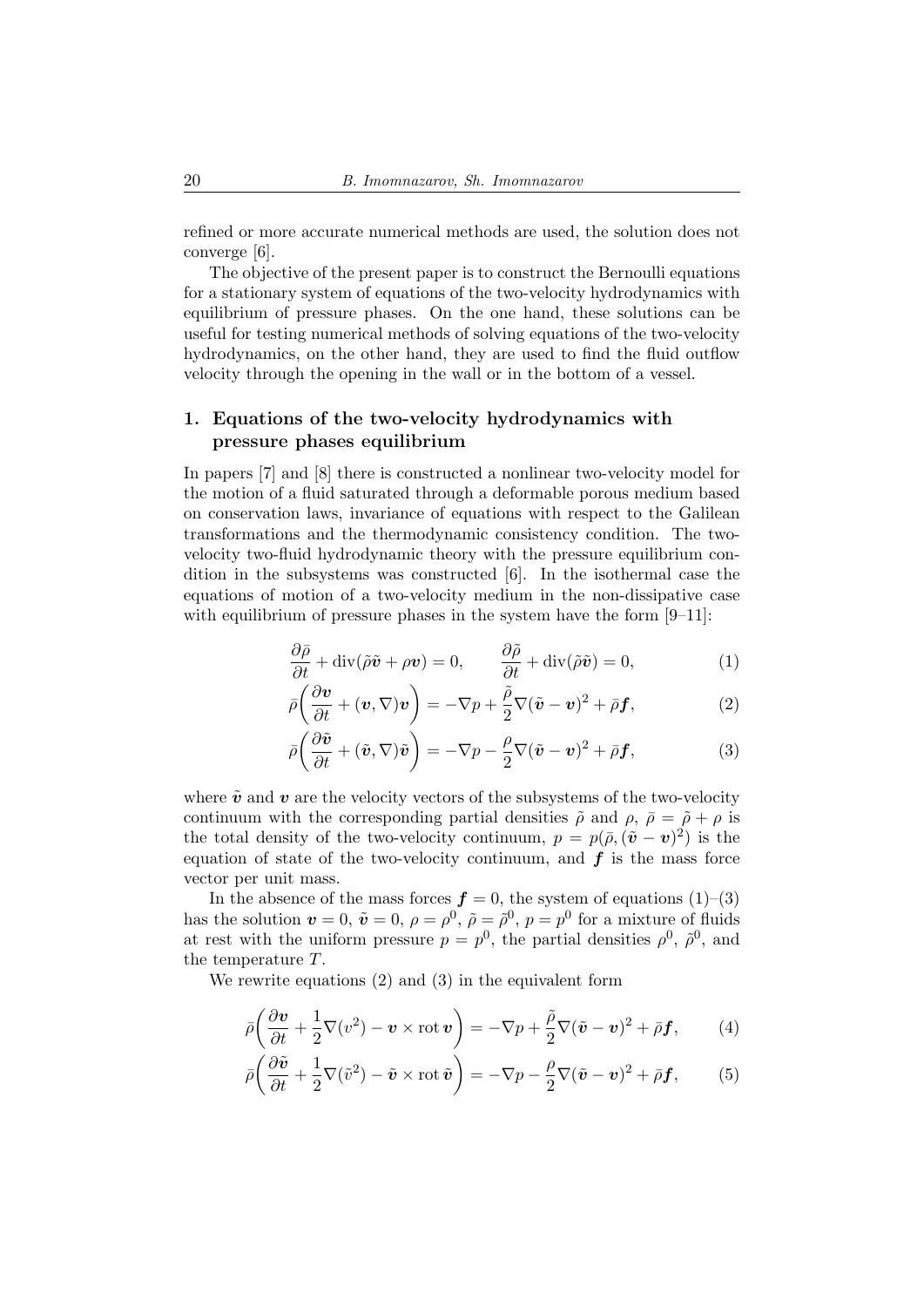From these equations, it is possible to derive other equations that determine the variation of the vortices in the course of time. For this, we apply the operator rot to both parts of equations  $(4)$ ,  $(5)$ . As a result, we obtain

$$
\frac{\partial \Omega}{\partial t} - \text{rot}(\mathbf{v} \times \Omega) = -\text{rot}\left(\frac{\nabla p}{\bar{\rho}}\right) + \text{rot}\left(\frac{\tilde{\rho}}{2\bar{\rho}}\nabla(\tilde{\mathbf{v}} - \mathbf{v})^2\right) + \text{rot}\,\mathbf{f},
$$

$$
\frac{\partial \tilde{\Omega}}{\partial t} - \text{rot}(\tilde{\mathbf{v}} \times \tilde{\Omega}) = -\text{rot}\left(\frac{\nabla p}{\bar{\rho}}\right) - \text{rot}\left(\frac{\rho}{2\bar{\rho}}\nabla(\tilde{\mathbf{v}} - \mathbf{v})^2\right) + \text{rot}\,\mathbf{f}.
$$

Here  $\Omega = v$ ,  $\tilde{\Omega} = \tilde{v}$ .

## 2. The Bernoulli equations for an incompressible two-fluid medium at pressure phases equilibrium with constant saturation of phases

In the case of homogeneous incompressible media, that is, under the conditions  $\rho^f = \text{const}$  and  $\tilde{\rho}^f = \text{const}$ , where  $\rho^f$ ,  $\tilde{\rho}^f$  are the physical densities of the phases and constant bulk saturation of the substances composing the two-phase continuum  $\Rightarrow \rho = \text{const}, \tilde{\rho} = \text{const} \Rightarrow$ 

$$
\operatorname{div} \boldsymbol{v} = 0, \qquad \operatorname{div} \tilde{\boldsymbol{v}} = 0.
$$

In other words, the vectors  $\boldsymbol{v}$  and  $\tilde{\boldsymbol{v}}$  are solenoidal [12].

In the stationary case, the system of equations  $(4)$ ,  $(5)$  takes the form

$$
\boldsymbol{v} \times \text{rot} \,\boldsymbol{v} = \nabla \bigg( \frac{1}{2} v^2 + \frac{1}{\bar{\rho}} p - \frac{\tilde{\rho}}{2\bar{\rho}} (\tilde{\boldsymbol{v}} - \boldsymbol{v})^2 \bigg) - \boldsymbol{f}, \tag{6}
$$

$$
\tilde{\boldsymbol{v}} \times \operatorname{rot} \tilde{\boldsymbol{v}} = \nabla \bigg( \frac{1}{2} \tilde{v}^2 + \frac{1}{\bar{\rho}} p + \frac{\rho}{2\bar{\rho}} (\tilde{\boldsymbol{v}} - \boldsymbol{v})^2 \bigg) - \boldsymbol{f}.
$$
 (7)

From these relations for the potential mass force with the potential  $F$ , multiplying, respectively, (6) by  $\boldsymbol{v}$  and (7) by  $\tilde{\boldsymbol{v}}$ , we obtain

$$
\left(\boldsymbol{v}, \nabla \left(\frac{1}{2}v^2 + \frac{1}{\bar{\rho}}p - \frac{\tilde{\rho}}{2\bar{\rho}}(\tilde{\boldsymbol{v}} - \boldsymbol{v})^2 + F\right)\right) = 0,
$$
  

$$
\left(\tilde{\boldsymbol{v}}, \nabla \left(\frac{1}{2}\tilde{v}^2 + \frac{1}{\bar{\rho}}p + \frac{\rho}{2\bar{\rho}}(\tilde{\boldsymbol{v}} - \boldsymbol{v})^2 + F\right)\right) = 0.
$$

Hence, we obtain the Bernoulli equations

$$
\frac{1}{2}v^2 + \frac{p}{\bar{\rho}} - \frac{\tilde{\rho}}{2\bar{\rho}}(\tilde{\boldsymbol{v}} - \boldsymbol{v})^2 + F = C,\tag{8}
$$

$$
\frac{1}{2}\tilde{v}^2 + \frac{p}{\bar{\rho}} + \frac{\rho}{2\bar{\rho}}(\tilde{\boldsymbol{v}} - \boldsymbol{v})^2 + F = \tilde{C},\tag{9}
$$